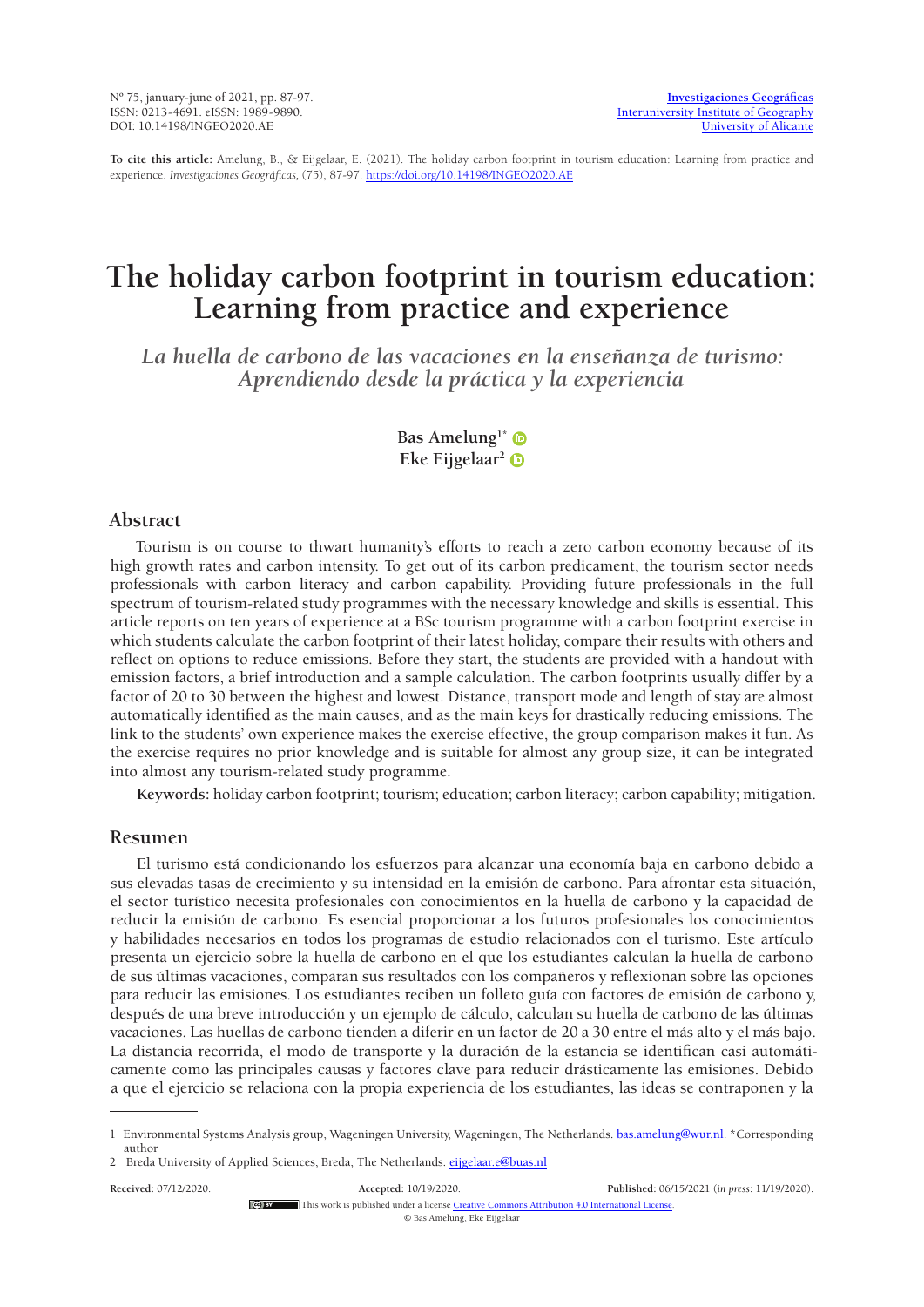comparación grupal añade diversión al análisis. Como el ejercicio no requiere de conocimientos previos y es adecuado para casi cualquier tamaño de grupo, puede integrarse en cualquier programa de estudio relacionado con el turismo.

**Palabras clave:** huella de carbono de vacaciones; turismo; educación; conocimientos de carbono; capacidad de carbono; mitigación.

# **1. Introduction**

Climate change poses a grave threat to humanity. In response to that threat, 174 countries and the European Union signed the so-called Paris agreement in 2015 (UNFCCC, 2015). The Paris agreement aims to keep the increase in global temperature to below 2 degrees above pre-industrial levels, and aspires to keeping it below 1.5 degrees. These aims imply maximum available global carbon budgets for the entire period between the Industrial Revolution and today. At current emission rates, the budget associated with the 1.5 degree target will be depleted by 2027, the 2.0 degree budget by 2045. Little time is therefore left to convert our societies into low-carbon or zero-carbon societies; drastic cuts in emissions are required.

Tourism makes a substantial contribution to greenhouse gas emissions. More than a decade ago, tourism already caused an estimated 5% of global greenhouse gas emissions (UNWTO-UNEP-WMO, 2008). This share has likely gone up since then, because most trends in tourism point to higher, not lower, emissions:

- More and more people participate in tourism as they acquire the opportunities and financial means to do so. Tourism trip numbers are increasing dramatically. International arrivals are expected to grow from 1.4 billion in 2018 (UNWTO, 2019) to 1.8 billion in 2030 (UNWTO, 2011), domestic tourism trips from 8.8 billion in 2016 to 15.6 billion in 2030 (UNWTO-ITF, 2019);
- The distances that people travel are increasing, as tourists travel internationally and intercontinentally more often. Peeters (2017) expects average one-way tourism travel distances to nearly double between 2015 (1050 km) and 2100 (2050 km);
- People increasingly take multiple shorter trips throughout the year rather than one long summer holiday;
- Tourists increasingly prefer flying over driving or taking a bus, train or bicycle. The share of air travel of international trips has been growing steadily and is projected to reach 61% in 2030 (UN-WTO-ITF, 2019);
- The standard of luxury that tourists demand is increasing.

Because of these and other trends, Gössling and Peeters (2015) estimate tourism emissions to double between 2010 and 2032. More recently, Peeters (2017) assessed the long term development of tourism's carbon footprint and forecast an increase by a factor 4.6 between 2015 and 2100. Were this forecast to materialise, global tourism, and particularly its aviation component, would singlehandedly wreck the Paris agreement, regardless of the performance of the rest of society.

With a share of 75%, transportation makes the largest contribution to global tourism emissions, followed by accommodation (21%) and activities (4%). Individually, air (40%) and car transport (32%) are the largest emission components (UNWTO-UNEP-WMO, 2008). In particular the role of air travel is worrying, since technical improvements are not nearly enough to offset volume growth, let alone drastically reduce total emissions. Whereas electrification is an established technology and a feasible option for land-based transport, it is not a realistic option for air travel in the next few decades, and afterwards it will be too late (see e.g. Peeters, Higham, Kutzner, Cohen, & Gössling, 2016). Fuel cells may be a more promising technology, but developing it into a commercially viable alternative will take time, after which aircraft will have to be retrofitted. A category of off-the-shelf technologies that seems readily available is power-to-fuel technology, in which kerosene or other fuels are synthetically produced from carbon dioxide (CO<sub>2</sub>) and water (H<sub>2</sub>O). To produce this synthetic kerosene, CO<sub>2</sub> is taken from the air and the same amount is released when the kerosene is burned, to that the process is carbon neutral. No technical adjustments are needed in the aircraft to use the fuel. The main downside of using synthetic kerosene is price. Barring technological solutions, the only way to reduce emissions is by limiting demand, i.e. by flying less (Peeters, Higham, Cohen, Eijgelaar, & Gössling, 2019). The unfolding COVID-19 crisis shows how effective demand reductions are in lowering emissions from aviation: according to Le Quéré et al. (2020), CO<sub>2</sub> emissions from aviation in April 2020 were 60% lower compared to April 2019.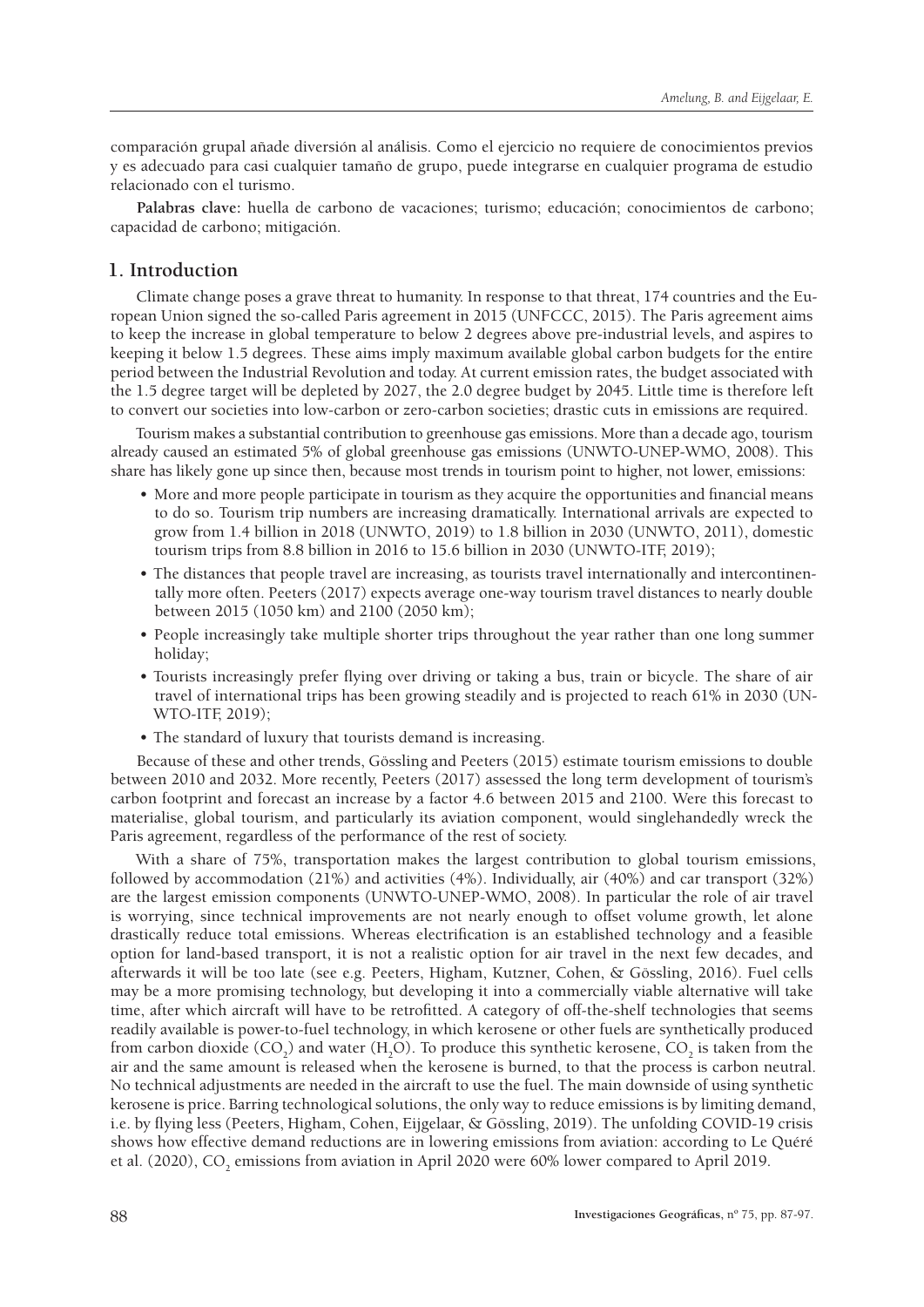With emissions going sharply up and the carbon budget rapidly depleting, the tourism industry faces an epic challenge. To have any hope of meeting this challenge, a joint effort by all categories of tourism stakeholders is required. To ramp up the future professionals' awareness and their ability to take action, integrating tourism's carbon predicament into the whole spectrum of tourism-related study programmes is essential. In this article we present a carbon footprint assignment that contributes to this goal in an effective and fun manner.

The article is organised as follows. In the next section, we present the background and learning objectives of the course in which we have used our carbon footprint exercise. The subsequent section provides details of the exercise and the ways in which it can be executed. In the discussion we reflect on the strengths and weaknesses of the exercise, and on the extent to which it helps to achieve the learning objectives. Finally, we draw conclusions about how the exercise can help address tourism's formidable climate challenge.

### **2. Methodology**

#### *2.1. The carbon footprint exercise and its educational context*

The emissions from tourism are one of the topics addressed in the Environment & Tourism course (ENT; course code ESA-11306), a first-year course in the academic BSc Tourism program, a joint degree program of Wageningen University and Breda University of Applied Sciences that has drawn between 20 and 50 new students per year since its start in 2010. ENT addresses the interactions between tourism and a range of global environmental issues, in particular climate change, biodiversity loss, water scarcity, and land-use change. The course uses the concept of the Anthropocene as its backdrop and the Planetary Boundaries framework (Steffen et al., 2015) as a structuring device (for a discussion on the role of tourism within these concepts, see Eijgelaar, Amelung, & Peeters, 2016). The climate change topic is taught in two parts: the first part covers the science of climate change, the second part covers the links to tourism. The tourism part pays attention to both impacts *on* tourism (impacts and adaptation) and impacts *of* tourism (emissions). Two learning objectives related to the emissions aspect are for students to be able to 1. "reproduce the key components in tourism emissions and the factors most responsible for tourism emission growth" and 2. "explain and critically reflect on the options for mitigation in tourism." To help achieve these two learning objectives, we have developed a Carbon Footprint (CF) exercise that we have used and refined over the past 10 years.

The CF exercise works towards achieving the learning outcomes in two ways: by increasing students' 'carbon literacy', i.e. their understanding of the carbon problem, and by working on their 'carbon capabilities', i.e. their "ability to make informed judgments and to take effective decisions regarding the use and management of carbon" (Whitmarsh, O'Neill, Seyfang, & Lorenzoni, 2009, p. 2). Whitmarsh et al. (2011) identify three core dimensions of carbon capability, and particularly the first two are addressed by ENT: (1) decision-making (knowledge, skills, motivations and judgements), (2) individual behaviour or 'practices' (e.g., own travel behaviour), and (3) broader engagement with systems of provision and governance. Carbon dioxide currently receives much societal and political attention, and policy is already developed for it. Awareness of concepts like the carbon footprint and the use of carbon calculators can assist in making carbon and climate change more personally relevant (Whitmarsh, Seyfang, & O'Neill, 2011). The carbon footprint (Wiedmann & Minx, 2007) has been accepted as a legitimate indicator for calculating environmental impacts by a continuously increasing group of stakeholders, both inside and outside the tourism industry. Carbon footprints have also been used in education. Ribchester, Hunt, and Alexander (2009), for example, tested an experimental carbon footprint calculator with students while on a field trip; Fauville, Lantz-Andersson, Mäkitalo, Dupont, and Säljö (2016) had students around the world use an online carbon footprint calculator; and Edstrand (2016) reports on the use of a carbon footprint calculator by Swedish upper secondary school pupils. We have found no published studies on applications specifically tailored to tourism study programmes.

Our CF assignment has three main objectives: 1. To allow students to practice with carbon footprint calculations; 2. To provide students with a very personalized context to help them interpret information about emissions statistics; and 3. To help students get a better feel for the relative importance of a variety of factors determining tourism emissions.

In a brief lecture before the assignment we explain that emissions can be calculated by multiplying volume by an emission factor. The term 'volume' refers to the number of units of activity, for example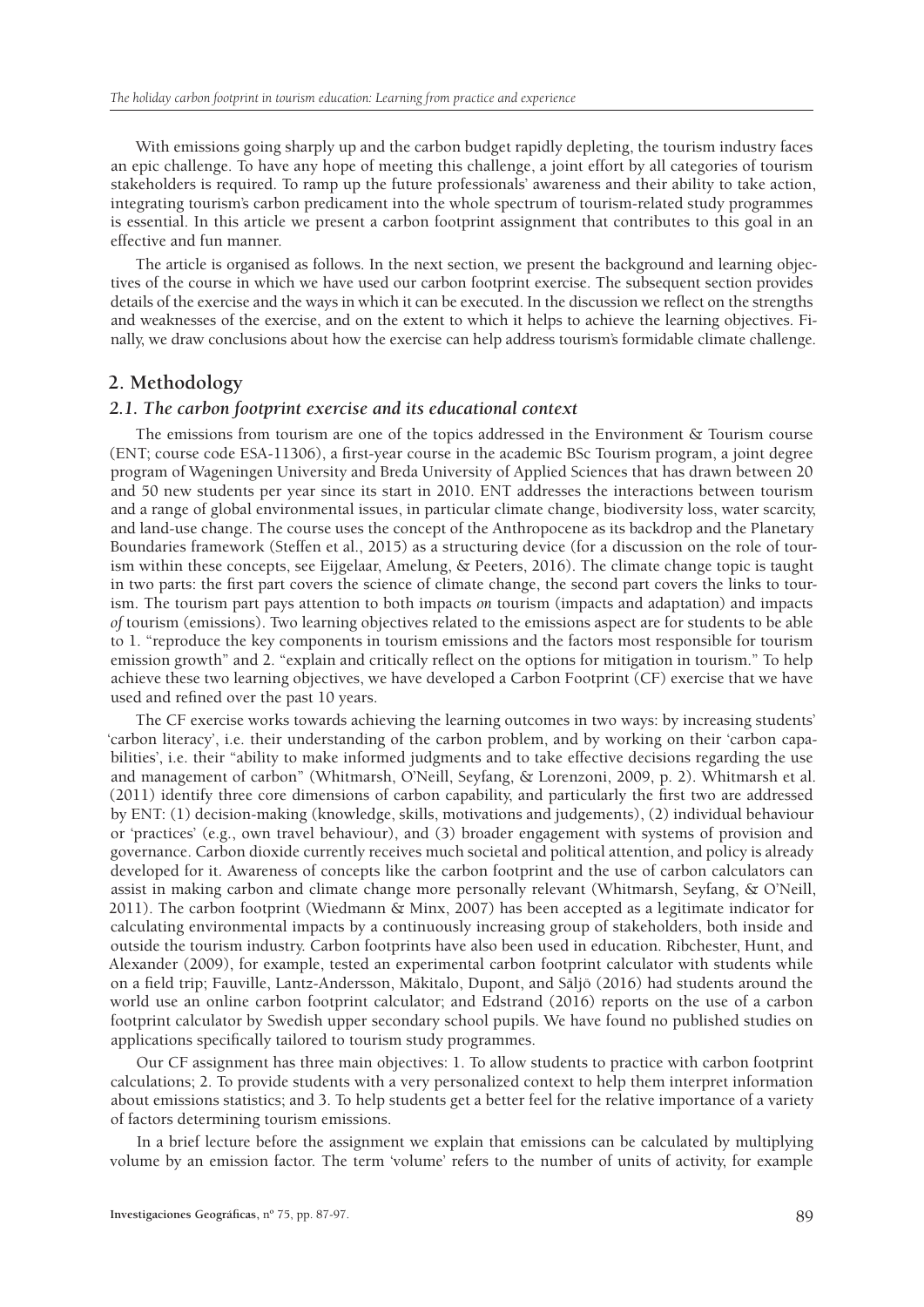the number of passenger kilometres in the case of transport or the number of guest-nights in the case of accommodation. The term 'emission factor' refers to the amount of emissions per unit of activity, for example the amount of CO<sub>2</sub> emitted per passenger kilometre or per guest-night. We also explain that the exercise neither includes the indirect CF nor food and shopping. Food and shopping are actions that people also pursue at home to some extent, and including them makes calculations unnecessarily complex. Including the indirect CF is even more complex. The indirect CF measures the  $CO_2$  emissions caused by the production of cars, airplanes, kerosene, et cetera, and thus considers the entire lifecycle (see Wiedmann & Minx, 2007). To keep the exercise manageable for us and relatable for the students, it only considers the direct CF, which includes the  $\mathrm{CO}_2$  emissions caused by the operation of cars, airplanes, hotels, etc.

#### *2.2. Implementing the carbon footprint exercise*

The CF assignment's core activity for students is to calculate the carbon footprint of their latest holiday trip, including transport, accommodation and activities. In doing so, they apply the key concepts of 'volume' and 'emission factor' that they have been introduced to before. Key emission factors are provided to the students by means of a handout. This hand out contains 26 default emission factors for transport, such as short-, medium- and long-haul air travel, several car types, and coach and train. It further contains 10 default emission factors for accommodation types, including hotels, apartments and camp sites, plus a link to www.bookdifferent.com, which provides model-based carbon footprints for some 1 million accommodations all over the world. Finally, emission factors for 17 energy-intensive activities are provided. The information on the handout is based on the best available literature (Eijgelaar, Thaper, & Peeters, 2010; OECD/IEA & UIC, 2013; Peeters, Szimba, & Duijnisveld, 2007; UNWTO-UNEP-WMO, 2008; amongst others), most of it gathered for long-standing work on tourism carbon footprints at Breda University of Applied Sciences (e.g. Eijgelaar, Neelis, Peeters, de Bruijn, & Dirven, 2020). As this large body of work shows, emission factors may vary widely between types of aircraft, cars and hotels, but taking these variations into account would greatly complicate the calculations, hardly add to the learning experience, and make the handout unwieldy. The purpose of the handout is therefore to provide concise but meaningful information.

The students themselves contribute volume information related to accommodation (length of stay) and activities (types of activities performed). Transport-related volumes are expressed as distances travelled. Since students do not tend to have this information readily available, we provide them with various sources of information. First of all, the handout contains a table with return distances between the capital of The Netherlands (Amsterdam) and a long list of centrally located cities in other countries. Since the majority of BTO students are based in the Netherlands and also start and end their holidays there, this is a suitable route for many. To those originating from other countries and for those interested in getting a more precise estimate, we suggest using the great circle distance mapper gc.kls2.com for flights and Google Maps for road trips.

After distributing the handout, we demonstrate to students how to go about doing the calculations by taking on a hypothetical example: suppose we want to calculate the carbon footprint for each member of a family of four that takes a city trip from Amsterdam to Florence by car, spending 10 nights in a holiday home and taking one motorised boat trip as an activity. As per the handout, the transport volume equals 2330 km: the 2118 km great circle return distance, multiplied by a 'diversion factor' of 1.1 to account for the fact that the travel path taken between origin and destination is almost never a straight line. The emission factor for an average car is 0.184 kg of  $\text{CO}_2$  per vehicle kilometre, so that total car emissions are 428.7 kg of CO<sub>2</sub>, or 107 kg per person. The 10-day stay in the holiday home results in 159 kg of CO<sub>2</sub> emissions per person; the boat trip adds another 15 kg of  $CO_2$  per person. All in all, the estimated total carbon footprint for the trip is 281 kg of  $\mathrm{CO}_2$  per person, or 28.1 kg per person per trip day.

#### **3. Results**

In our experience over the last 10 years, the instructions and sample calculation provide students with enough information and confidence to start calculating the carbon footprint of their latest holiday trip. The students are asked to follow the example of the sample calculation and first calculate the carbon footprints of transportation, accommodation and activities separately, before adding them up. They are given a paper form (see Appendix 1) to write down their answers. As the students engage with the methods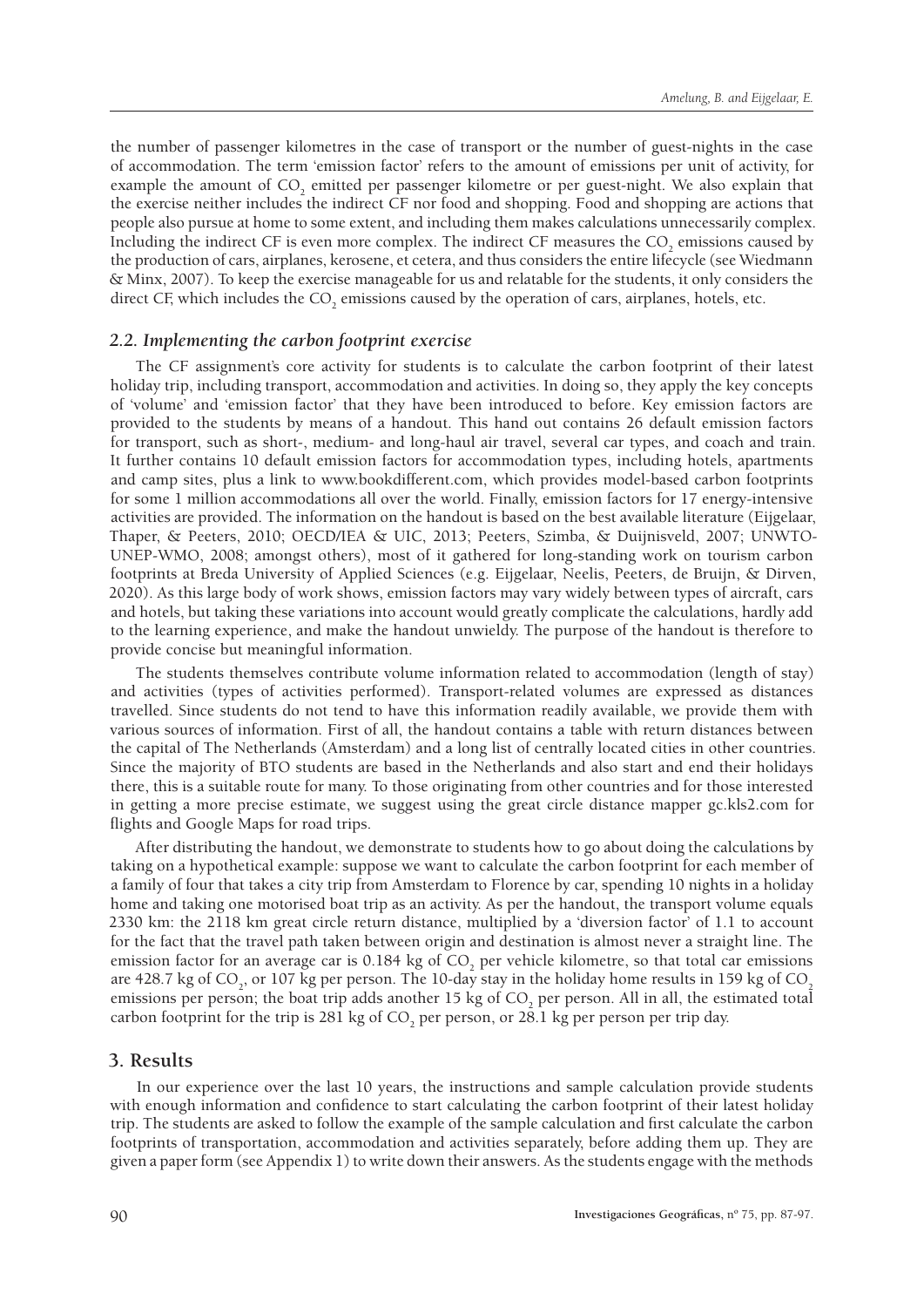and numbers, questions for clarification almost always emerge. Recurring categories of questions relate to 1) multi-stage trips; 2) combinations of multiple transport modes; 3) local transportation; and 4) types of accommodation and activities that are not on the handout.

Regarding categories 1 and 2: some students use multiple modes of transportation to travel to their holiday destination, or they make a tour rather than a round trip to a destination, and struggle with the implications for their carbon footprint calculations. Our general response to this type of questions is that the carbon footprint of each of these stages should be calculated separately and then added; separate legs of a flight should also be calculated individually, if possible, as a short-haul distance has a much higher emission factor than a long-haul one. For long trips with many stages, this can be a time-consuming process. The student can also reconsider and pick another holiday for the exercise.

Some students take special interest in the observation that they do not only use transportation to travel to and from their destination(s), but also within the destination(s): local buses, trams, trains, rental cars, taxis etc. (category 3). If the available amount of time is very limited, we advise students to disregard local transport, unless the mileage involved is very high or air transport is involved. If time is less limited, we encourage students to explore their interest in local transport further. A final category (4) of questions relates to the incompleteness of the handout. While a range of accommodations are listed, there are almost always students who have used other types, such as bed&breakfasts or motels. Similar issues can occur for activities. The general advice we give to students is to pick the option on the handout that they think is closest to the one they actually used.

Over the years, we have employed a variety of techniques to report back on the individual calculations. One of them is to ask a random student for their calculated carbon footprint, then ask if anyone has a higher number, pick a random one from those and so on, until the highest outcome is found. The same approach can be used to identify the lowest outcome. Typically, the highest outcome is very much higher than the lowest outcome, often a factor 10 to sometimes 30. The highest and lowest carbon footprints and their transport, accommodation and activities components are subsequently noted down on a flipchart, both the total amounts for the entire holiday and the average amounts per day. The numbers on the flipchart act as the start of a plenary discussion about the factors that may cause the large differences in carbon footprint. Distance, transport modes, flying and luxury automatically emerge from the discussions as key factors. The per-day values also help to pay attention to length of stay. Students find out that taking fewer but longer holidays often reduces the overall carbon footprint, because the transport component is so dominant.

While the 'any higher bids?' approach works well to open up the discussion, a downside is that all attention is focused on the extreme cases: the highest and the lowest carbon footprints. The other students may feel less interested or are left to wonder whether these extremes are outliers and how their own carbon footprint fits in. Over the years, we have therefore experimented with more engaging approaches, in which all individual calculations are accounted for. A low-tech approach is to ask students to hand in their paper forms and break for coffee. The teaching team then has time to manually enter the results in a spreadsheet and sort them. After the break, the full range of results can then be shown, so that each student can see how they score relative to their peers. Figures 1, 2 and 3 show examples of how outcomes for total emissions, emissions per day and share of transport emissions can be represented. In the Figures, each column represents one of the 36 participating students, labelled S1 to S36 to allow for the tracing of students between the three Figures. In class, the columns are labelled by name. This individualized approach often gives rise to some commotion as students evaluate their position in the range and may boast about their low (or high) carbon footprint or joke about others' performance. Soon afterwards, a discussion unfolds along the same lines as described above.

To illustrate what such a discussion might entail, let's have a brief look at Figures 1, 2 and 3. Student S11 – having travelled to Australia – has by far the highest total holiday emissions, but 'only' ranks 10th for per day emissions due to the long length (42 days) of the trip. In contrast, students S1 and S21, both on short (7- and 6-day respectively) trips to Caribbean islands, have very high per day emissions, but only rank midfield regarding total emissions. Because of the combination of a long flight, short stays and small islands, these same two students lead the pack in terms of the transport share of total holiday emissions. After the comparison between students, we further enrich the discussion by comparing the students' performance with that of Dutch holidaymakers in general, as reported by Breda University of Applied Sciences. The average carbon footprint of Dutch holidaymakers is 234 kg of  $CO_2$  for domestic holidays and 825 kg of  $CO_2$  for outbound long (i.e. 5-day+) holiday, or 22 and 62 kg respectively on a per-day basis (Eijgelaar et al., 2020). Typically, two-thirds of the students have higher carbon footprints than these averages.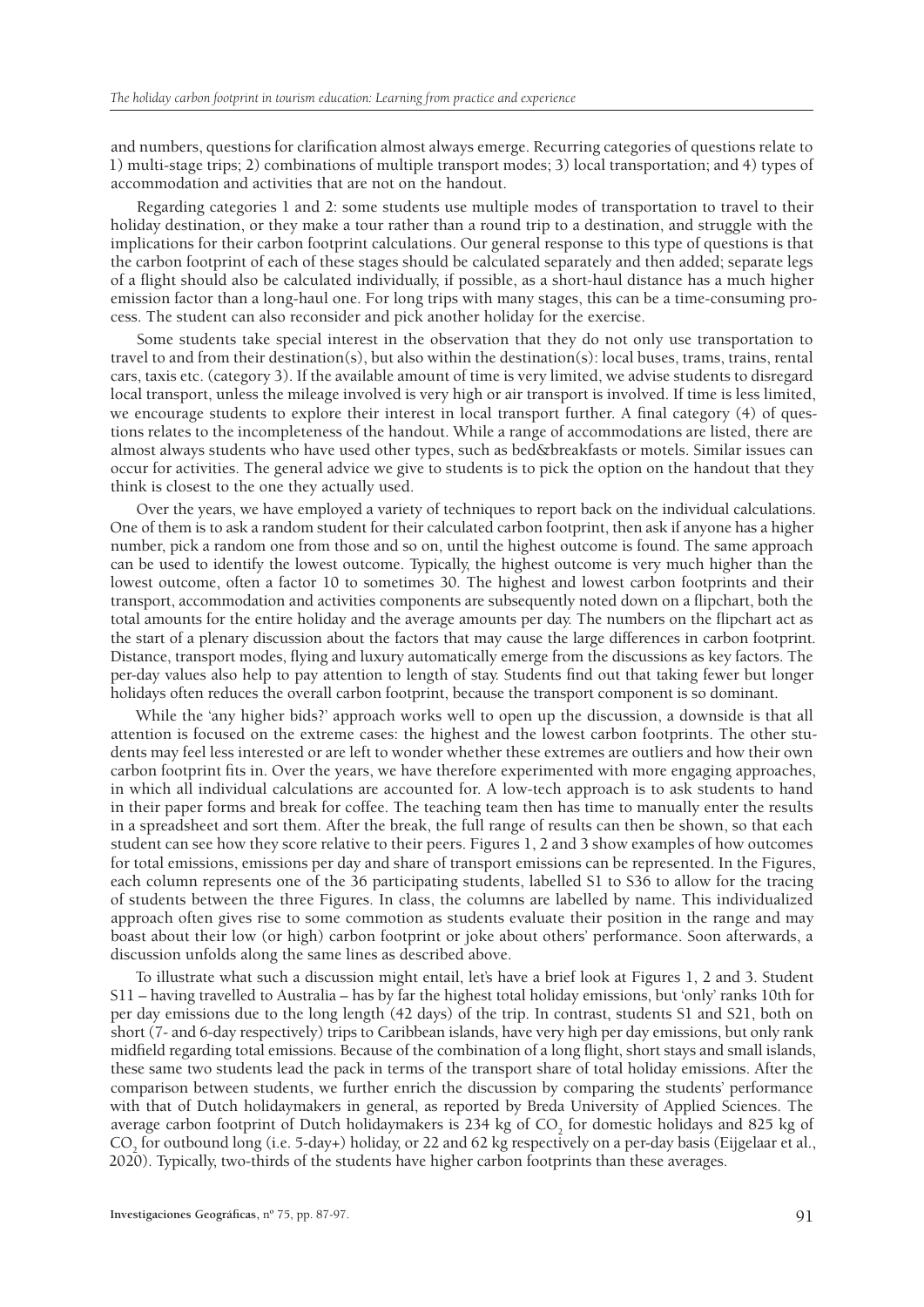

Figure 1. Total holiday carbon footprints (in kg of  $CO<sub>2</sub>$ ) for each participating student in the 2019-2020 Environment & Tourism class, sorted largest to smallest

Figure 2. Holiday carbon footprints per day (in kg of CO<sub>2</sub>) for each participating student in the 2019-2020 Environment & Tourism class, sorted largest to smallest



Figure 3. Transport share of total holiday carbon footprints for each student in the 2019-2020 Environment & Tourism class, sorted largest to smallest

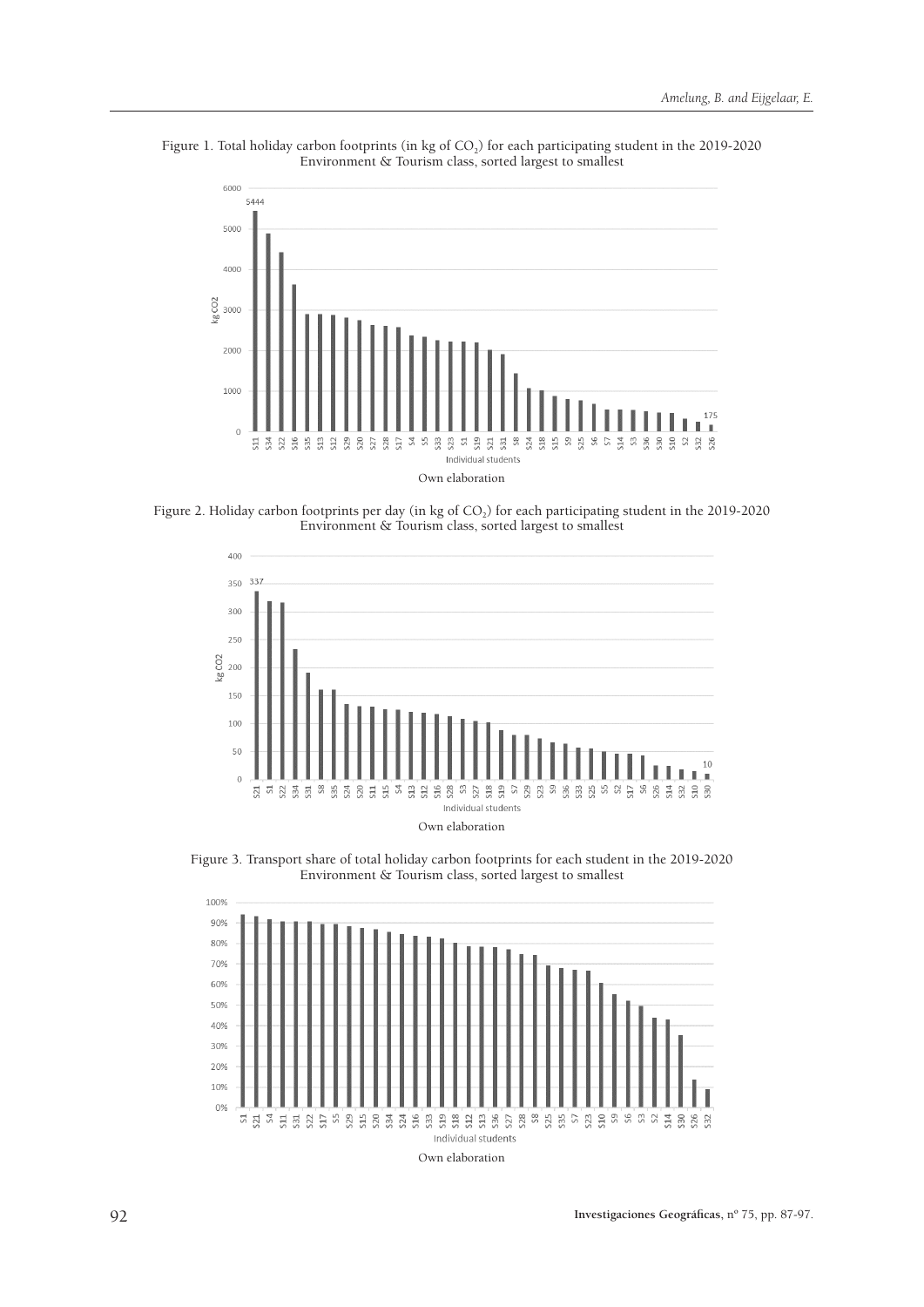A more advanced variety of the same approach is to ask the students to fill out their numbers in an online spreadsheet or to submit them through Socrative or another online interactive system. Whereas this approach may appear more efficient at first sight, considerable data cleaning is usually required, for example because students enter non-numerical data (e.g. 'kg') or use the wrong decimal separator (e.g. the Dutch ',' instead of the American '.') or report values that cannot be correct. Automatic checks may help address many of these issues, but in our course, we have not implemented such checks yet.

If time allows, a useful follow-up to the carbon footprint calculations and discussion is an exploration of the options for emissions mitigation. In our class, this extension is dubbed 'pimp your holiday footprint'. The idea behind it is to consider the options for devising a holiday that is similar to the one actually taken but with a minimum of emissions. In this context, we often show students four photos of beach destinations. We tell them that one of them is in France, one in Thailand, one in Mexico and one in Greece, and ask the students to connect the right photo with the right country. The share of right answers is typically low or even zero, driving home the point that popular types of tourism destinations, such as beach destinations, may be highly interchangeable. This realisation opens up large opportunities for sharply reducing distances travelled, and thus emissions, while forgoing few, if any, of the original holiday's qualities. Greatly reducing distances travelled, in turn, opens up new opportunities for changing transport mode. While a Dutch tourist has little choice but to travel by airplane for a beach holiday in Thailand or Mexico, travelling to France can be easily accomplished by train, coach or car.

#### **4. Discussion**

Over the years, the carbon footprint assignment has proven to be a very effective exercise to achieve two of our key learning goals, that is: to make sure that after the course students are able to "reproduce the key components in tourism emissions and the factors most responsible for tourism emission growth" and "explain and critically reflect on the options for mitigation in tourism."

When we first developed and used the exercise in 2010, we were not aware of any carbon footprint exercises in higher education. Given the incorporation of climate change into all kinds of curricula, the use of such exercises is likely much more widespread today, probably also in tourism courses. The range of carbon accounting exercises for students of business programmes that can be found online, for example, are evidence of the mainstreaming of carbon-related assignments, even though it is worth noting that these particular exercises are not about individual footprints. The body of academic literature on the topic is growing, but remains small.

The studies on the use of individual footprints that are available reach remarkably similar conclusions, which also resonate with ours. Cordero, Todd, and Abellera (2008), for example, who ran an online ecological footprint quiz with meteorology students, report significant improvements in students' understanding of the connection between personal energy use and climate change. The authors suggest that the ecological footprint activity can serve as an "example of an effective curriculum design that provides a pathway for enhancing student understanding and possibly altering student behavior in a manner that promotes deeper learning" (Cordero et al., 2008, p. 871). Ribchester, Hunt, and Alexander (2009), who tested an experimental carbon footprint calculator with students on a field trip, hinted at possible long-term effects as students indicated to think more profoundly about future (consumption) choices. We also notice this when discussing results with students, but have not tested future travel behaviour. Fauville, Lantz-Andersson, Mäkitalo, Dupont, and Säljö (2016) found that students are not able to come up with a reasonable estimate of their own footprint by themselves, which corresponds to our own experience. They also found that students, after using an online carbon footprint calculator and discussing the results with their peers on an online forum, developed new modes of reasoning, for example on how to negotiate their contributions to the global consequences of their carbon footprint. When Edstrand (2016) let Swedish upper secondary school pupils use a carbon footprint calculator and then monitored the classroom discussions about the results, she found the exercise to support different ways of reasoning and arguing about the environmental impact of an individual. The exercise offered the pupils new possibilities of understanding climate change and the relationships with their own activities. Edstrand (2016) notes that the carbon footprint tool enables students to 'see' environmental aspects that they could otherwise not perceive. Collins, Galli, Patrizi, and Pulselli (2018) used the Global Footprint Networks' personal Ecological Footprint (EF) calculator with High School and postgraduate University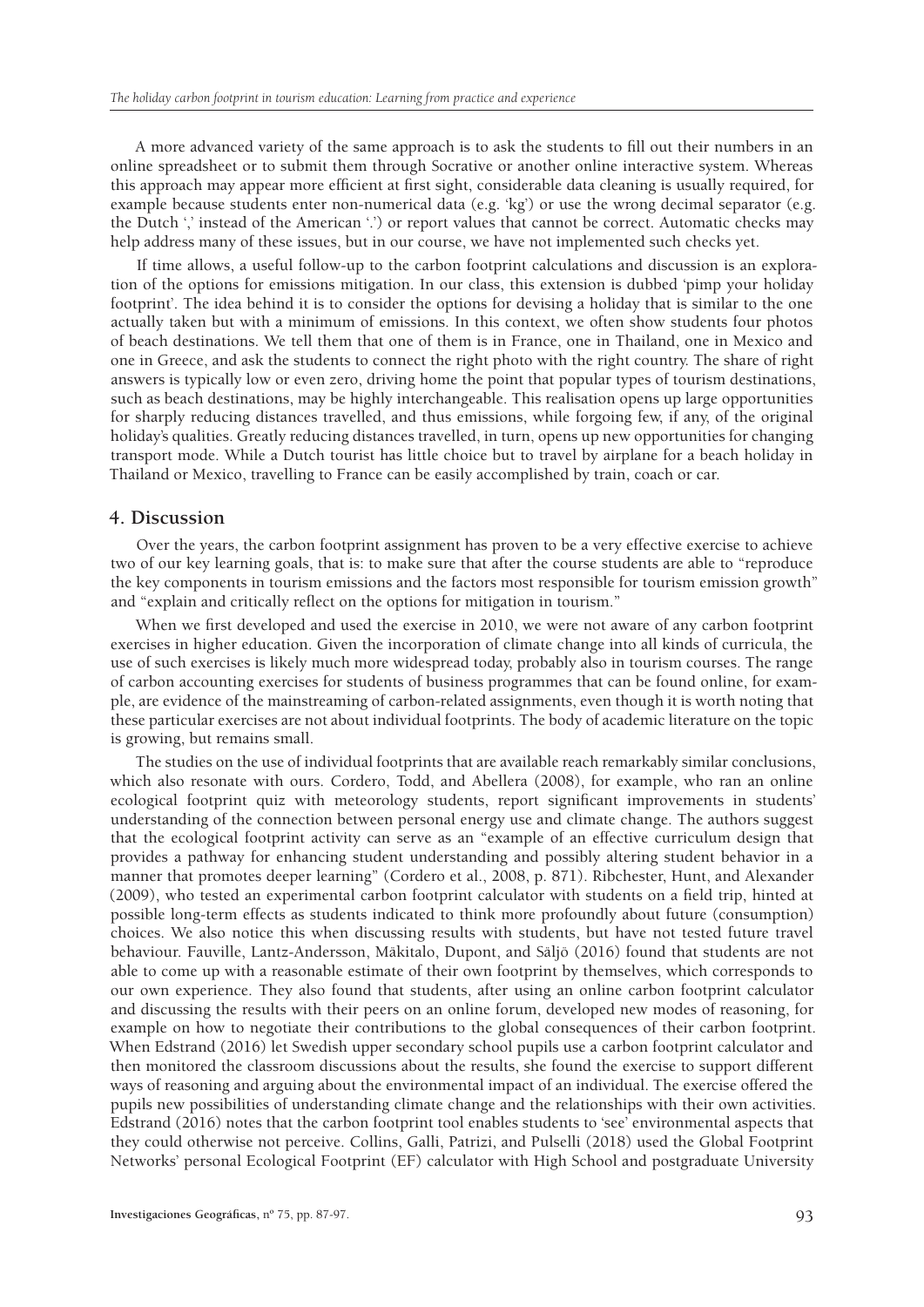students in Italy and the UK. Students ran their individual calculations and explored the consequences of their behaviour. Like in our own exercise, this calculator enabled students to debate the sustainability of consumption choices (here in the context of their everyday life). Many of these studies emphasize the eye-opening effect the footprint assignments have on students (Cordero et al., 2008; Fauville et al., 2016), something we also notice every time.

Our exercise directly connects to students' personal experience and, in a very natural and compelling way, leads students to conclude that distance, transport mode, length of stay and levels of luxury are the key determinants of holiday emissions. By comparing their own holiday choices with those of their peers, students also get a very real understanding of how much their own choices and behaviour matter. The importance of having such a discussion is also emphasized by the literature that we referred to above. In addition, the exercise provides students with a point of reference, which they can use to evaluate emissions statistics later on. With such a reference, information expressed in kilogrammes or tonnes of CO<sub>2</sub> becomes much more meaningful.

The exercise also provides an excellent platform to address, either through discussion or in a follow-up lecture, the main options for mitigation. By stipulating the main determinants of total holiday emissions, it also identifies the main candidates for emissions reduction. A discussion of the factor 'distance', for instance, may lead students to reflect on the interchangeability of destinations. Is a beach holiday in the Caribbean qualitatively different enough from one in the Mediterranean to justify the much larger carbon footprint that a Dutch tourist would cause?

The exercise can be modified or extended in multiple directions, according to any specific aspects the teacher may want to emphasize. Students can be asked, for example, to calculate the carbon footprints of all holiday trips they took during an entire year, to highlight the effect on emissions of taking multiple short trips rather than one or two longer ones. The exercise can also be extended to include food and shopping or even the indirect carbon footprint, but that would be very challenging. Courses that cover issues of environmental justice could also use the results for a discussion about carbon equity by comparing the students' holiday carbon footprint with available carbon budgets per person, according to various equity principles (Lange, Vogt, & Ziegler, 2007).

Besides its effectiveness in reaching the learning outcomes, the exercise has major practical strengths. First of all, it is low-key and accessible: the exercise does not require any prior knowledge. A brief explanation and a quick demonstration of how to use the handout suffice, so that the exercise can be used with almost any kind of students. For instance, we have repeatedly done the exercise with prospective students attending the BTO programme's annual Open Day. Secondly, the exercise is highly scalable. It works with 10 students, but also with 100 students or more, provided that the results can be aggregated into an Excel sheet relatively quickly. Smaller groups may be conducive to more animated and profound discussions, while larger groups tend to show a greater diversity in results. Finally, and perhaps most importantly, the exercise is fun! Almost without exception, students are eager to learn about the carbon footprint of their own holidays. In addition, they tend to enjoy the social process of comparing their own results with those of others.

A potential downside of the carbon footprint exercise is that it is more time-consuming than a lecture on the same topic. The exercise and a lecture are hardly comparable, however; the learning associated with the exercise is much more profound. Whereas a lecture leads to knowledge transfer at best, the carbon footprint exercise goes far beyond that, providing students with a platform to 'experience and experiment' (Student, Lamers, & Amelung, 2020), resulting in more profound insights and a clearer scope for action (Cordero et al., 2008). In other words, the exercise not only improves the students' carbon literacy, but also, and more importantly, their carbon capability.

#### **5. Conclusions**

In this paper, we proposed a carbon footprint exercise as an effective and fun tool to educate students about the epic challenge the tourism industry is facing with respect to reducing or even eliminating its CO<sub>2</sub> emissions, and about the contributions the students can make to meet this challenge. The effectiveness of the exercise is rooted in its accessibility and simplicity, and in its connection to students' personal experience. By calculating the carbon footprint of their own most recent holiday, students find additional meaning in the numbers and connect to the topic on an emotional level. In addition, the personal results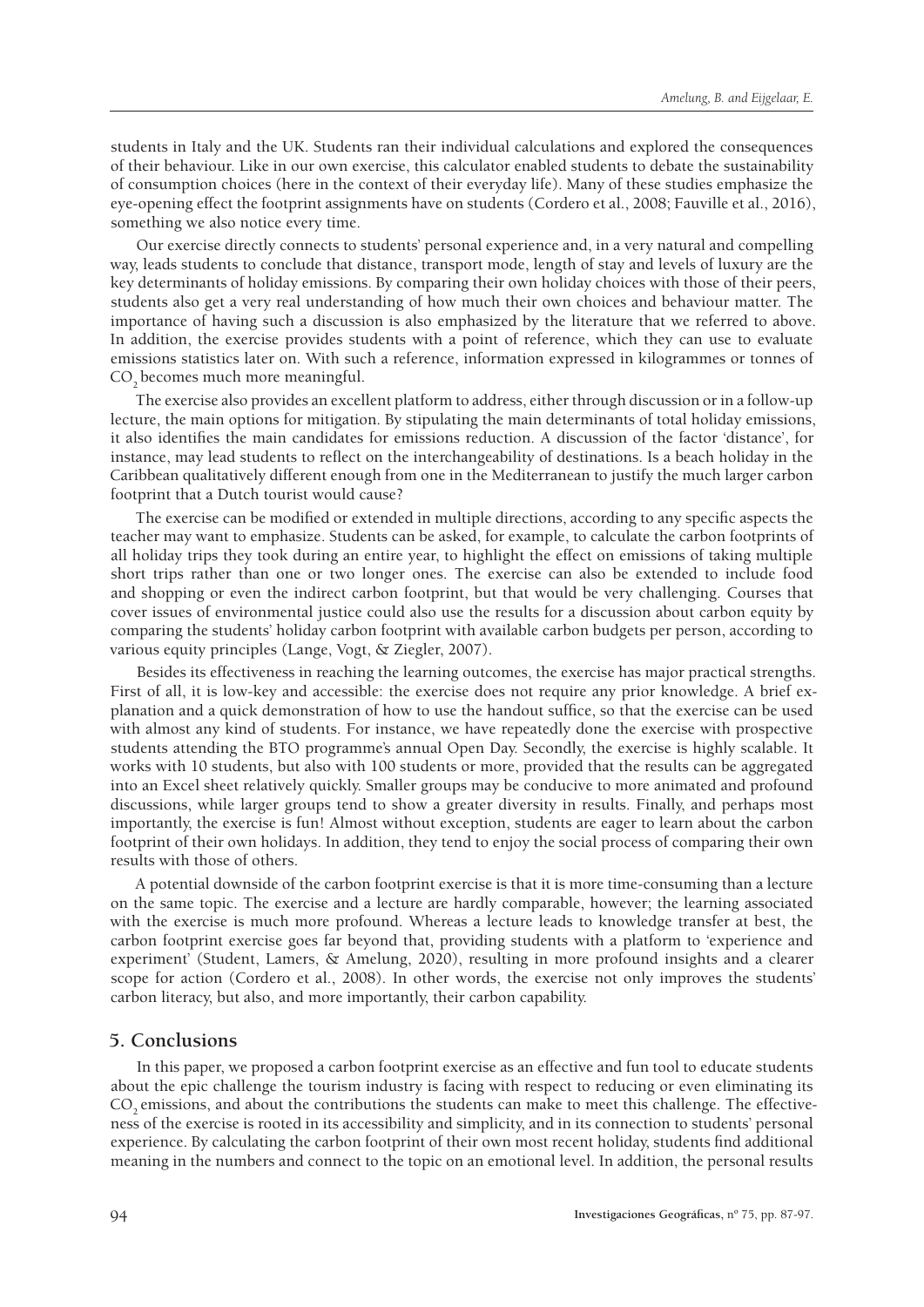yield insights into the most promising options for mitigating emissions, so that students internalise their locus of control with respect to  $CO_2$  emission reduction and increase their carbon capabilities. The fun aspect of the exercise relates to the students' eagerness to learn something about themselves and compare their own performance with that of others. The scalability and simplicity of the exercise make it suitable for students of the whole spectrum of tourism-related study programmes. The exercise can therefore be instrumental in driving the joint effort by all groups of tourism stakeholders, required to get out of tourism's carbon predicament.

# **Appendix 1**

#### **Carbon Footprint Assignment, CBTO1ENT**

Name:

Goal: Learn more about the carbon footprint (CF) of tourism and its components, by applying a carbon calculation.

Method: Calculate the carbon footprint of your main holiday in 2019, explore effective options for reducing the footprints, and reflect on the results. Use a calculator plus the hand-out with return distances and emission factors for holiday emissions. Fill in the table and submit the results in a GoogleForm.

Relevance/importance: Carbon footprint calculations and key (qualitative) insights from the assignment may be part of the exam material.

Time: about 1 hour

1. INDIVIDUAL (30 minutes)

Calculate the CF of your main holiday in 2019, by writing down the CF for each component (if you used several modes or flight-legs, or accommodations, note them separately). Also enter the CF per day.

| Holiday                            |                  |               |                         |                    |                   |                           |
|------------------------------------|------------------|---------------|-------------------------|--------------------|-------------------|---------------------------|
| Destination:                       |                  |               | Length of stay:  days   |                    |                   |                           |
| Holiday component                  | Places / name    | Mode/<br>type | Total kms*<br>or nights | Emission<br>factor | Seat<br>occupancy | kgCO <sub>2</sub><br>р.р. |
| <b>EXAMPLE</b>                     | Ams-Paris return | Car diesel    | 1200                    | 0.177              | 3                 | 70.8                      |
| <b>EXAMPLE</b>                     | Paris            | Hotel         | 6                       | 20.6               | ۰                 | 123.6                     |
| Home/Destination<br>transport leg1 |                  |               |                         |                    |                   |                           |
| Home/Destination<br>transport leg2 |                  |               |                         |                    |                   |                           |
| Accommodation 1                    |                  |               |                         |                    |                   |                           |
| Accommodation 2                    |                  |               |                         |                    |                   |                           |
| Accommodation 3                    |                  |               |                         |                    |                   |                           |
| Activities 1                       |                  |               |                         |                    |                   |                           |
| Activities 2                       |                  |               |                         |                    |                   |                           |
| Activities 3                       |                  |               |                         |                    |                   |                           |
| Local transport 1                  |                  |               |                         |                    |                   |                           |
| Local transport 2                  |                  |               |                         |                    |                   |                           |
| Local transport 3                  |                  |               |                         |                    |                   |                           |
| Total CF per person                |                  |               |                         |                    |                   |                           |
| CF p.p. per day                    |                  |               |                         |                    |                   |                           |

\*don't forget diversion factor, if applicable

2. SUBMISSION

Enter your holiday footprint results in this GoogleForm.

3. PLENARY (15 minutes)

The results will be shown on the main screen. Discussion. What are your main insights from this assignment and the results? What surprised you the most, and why? Did this assignment give you an idea about the impact of tourism/holiday?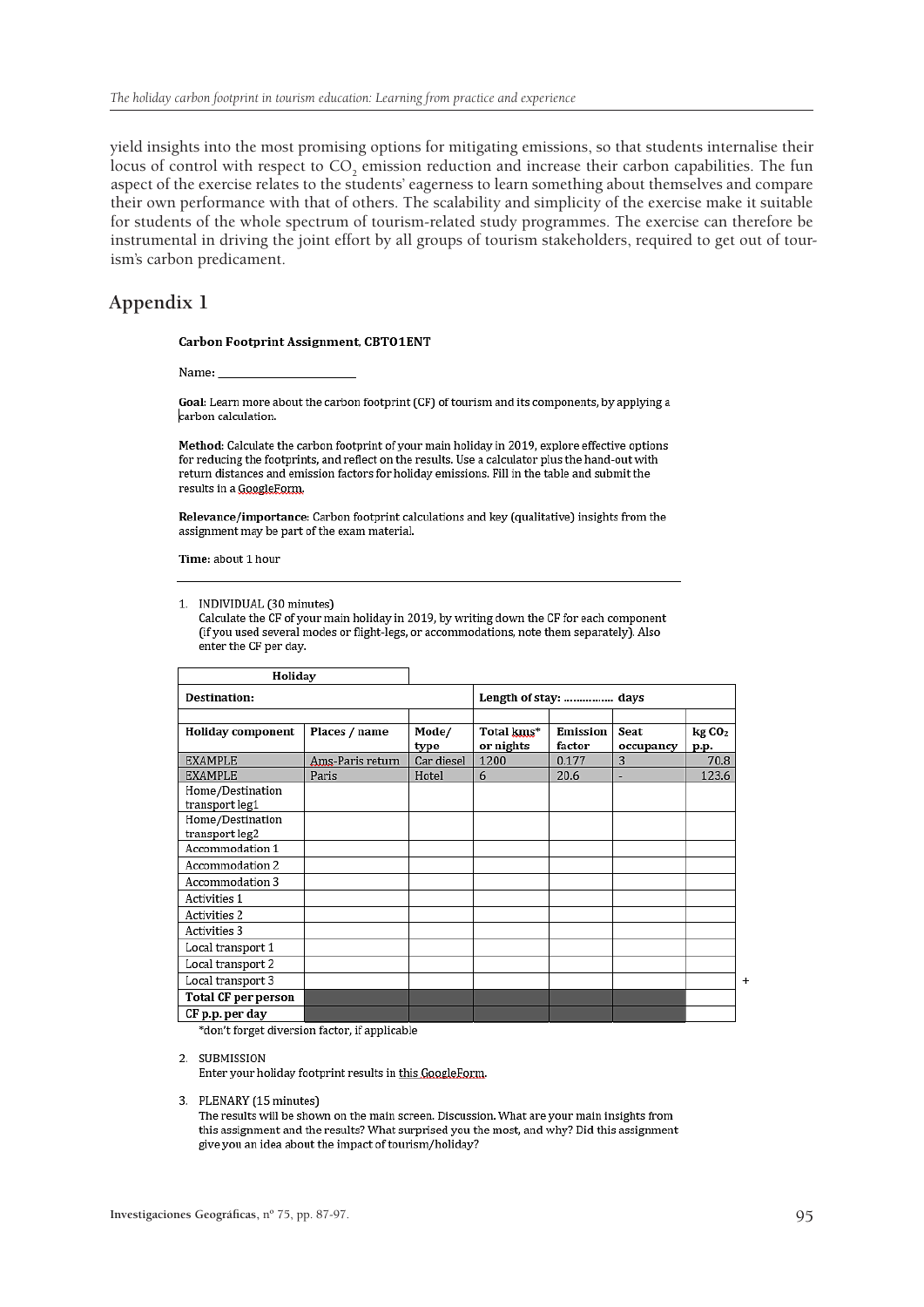# **References**

- Collins, A., Galli, A., Patrizi, N., & Pulselli, F. M. (2018). Learning and teaching sustainability: The contribution of Ecological Footprint calculators. *Journal of Cleaner Production, 174,* 1000-1010. <https://doi.org/10.1016/j.jclepro.2017.11.024>
- Cordero, E. C., Todd, A. M., & Abellera, D. (2008). Climate Change Education and the Ecological Footprint. *Bulletin of the American Meteorological Society, 89*(6), 865-872. [https://doi.](https://doi.org/10.1175/2007BAMS2432.1) [org/10.1175/2007BAMS2432.1](https://doi.org/10.1175/2007BAMS2432.1)
- Edstrand, E. (2016). Making the invisible visible: how students make use of carbon footprint calculator in environmental education. *Learning, Media and Technology, 41*(2), 416-436. [https://doi.org/10.1080](https://doi.org/10.1080/17439884.2015.1032976) [/17439884.2015.1032976](https://doi.org/10.1080/17439884.2015.1032976)
- Eijgelaar, E., Amelung, B., & Peeters, P. (2016). Keeping tourism's future within a climatically safe operating space. In M. Gren & E. H. Huijbens (Eds.), *Tourism and the Anthropocene* (pp. 17-33). Abingdon, UK: Routledge.
- Eijgelaar, E., Neelis, I., Peeters, P., de Bruijn, K., & Dirven, R. (2020). *Travelling large in 2018: The carbon footprint of Dutch holidaymakers in 2018 and the development since 2002*. Breda, The Netherlands: Breda University of Applied Sciences.
- Eijgelaar, E., Thaper, C., & Peeters, P. (2010). Antarctic cruise tourism: the paradoxes of ambassadorship, "last chance tourism" and GHG emissions. *Journal of Sustainable Tourism, 18*(3), 337-354. [https://doi.](https://doi.org/10.1080/09669581003653534) [org/10.1080/09669581003653534](https://doi.org/10.1080/09669581003653534)
- Fauville, G., Lantz-Andersson, A., Mäkitalo, Å., Dupont, S., & Säljö, R. (2016). The Carbon Footprint as a Mediating Tool in Students' Online Reasoning about Climate Change. In O. Erstad, K. Kumpulainen, Å. Mäkitalo, K. C. Schrøder, P. Pruulmann-Vengerfeldt, & T. Jóhannsdóttir (Eds.), *Learning across contexts in the knowledge society* (pp. 179-201). Leiden, The Netherlands: Sense Publishers.
- Gössling, S., & Peeters, P. (2015). Assessing tourism's global environmental impact 1900–2050. *Journal of Sustainable Tourism, 23*(5), 639-659.<https://doi.org/10.1080/09669582.2015.1008500>
- Lange, A., Vogt, C., & Ziegler, A. (2007). On the importance of equity in international climate policy: An empirical analysis. *Energy Economics*, *29*(3), 545-562. <https://doi.org/10.1016/j.eneco.2006.09.002>
- OECD/IEA, & UIC. (2013). *Railway Handbook 2013: Energy Consumption and CO<sub>2</sub> Emissions Focus on Energy Mix*. Retrieved from Paris, France:
- Peeters, P. (2017). *Tourism's impact on climate change and its mitigation challenges. How can tourism become 'climatically sustainable'?* (PhD), TU Delft, Delft, Netherlands.
- Peeters, P., Higham, J., Cohen, S., Eijgelaar, E., & Gössling, S. (2019). Desirable tourism transport futures. *Journal of Sustainable Tourism, 27*(2), 173-188. <https://doi.org/10.1080/09669582.2018.1477785>
- Peeters, P., Higham, J., Kutzner, D., Cohen, S., & Gössling, S. (2016). Are technology myths stalling aviation climate policy?. *Transportation Research Part D: Transport and Environment, 44*, 30-42. [https://](https://doi.org/10.1016/j.trd.2016.02.004) [doi.org/10.1016/j.trd.2016.02.004](https://doi.org/10.1016/j.trd.2016.02.004)
- Peeters, P., Szimba, E., & Duijnisveld, M. (2007). Major environmental impacts of European tourist transport. *Journal of Transport Geography, 15*, 83-93. <https://doi.org/10.1016/j.jtrangeo.2006.12.007>
- Ribchester, C., Hunt, T., & Alexander, R. (2009). "How big's your engine, mate?" Encouraging active participation in ESD by assessing the carbon footprint of field work. *Planet, 22*(1), 27-33. [https://doi.](https://doi.org/10.11120/plan.2009.00220027) [org/10.11120/plan.2009.00220027](https://doi.org/10.11120/plan.2009.00220027)
- Steffen, W., Richardson, K., Rockström, J., Cornell, S. E., Fetzer, I., Bennett, E. M., ... & Sörlin, S. (2015). Planetary boundaries: Guiding human development on a changing planet. *Science, 347*(6223). [https://](https://doi.org/10.1126/science.1259855) [doi.org/10.1126/science.1259855](https://doi.org/10.1126/science.1259855)
- Student, J., Lamers, M., & Amelung, B. (2020). A dynamic vulnerability approach for tourism destinations. Journal of Sustainable Tourism, 28(3), 475-496. <https://doi.org/10.1080/09669582.2019.1682593>
- UNFCCC. (2015). *Adoption of the Paris Agreement. Proposal by the president*. Geneva, Switzerland: UNFCCC.
- UNWTO-ITF. (2019). *Transport-related CO<sub>2</sub> emissions of the tourism sector Modelling results*. Madrid, Spain: UNWTO.